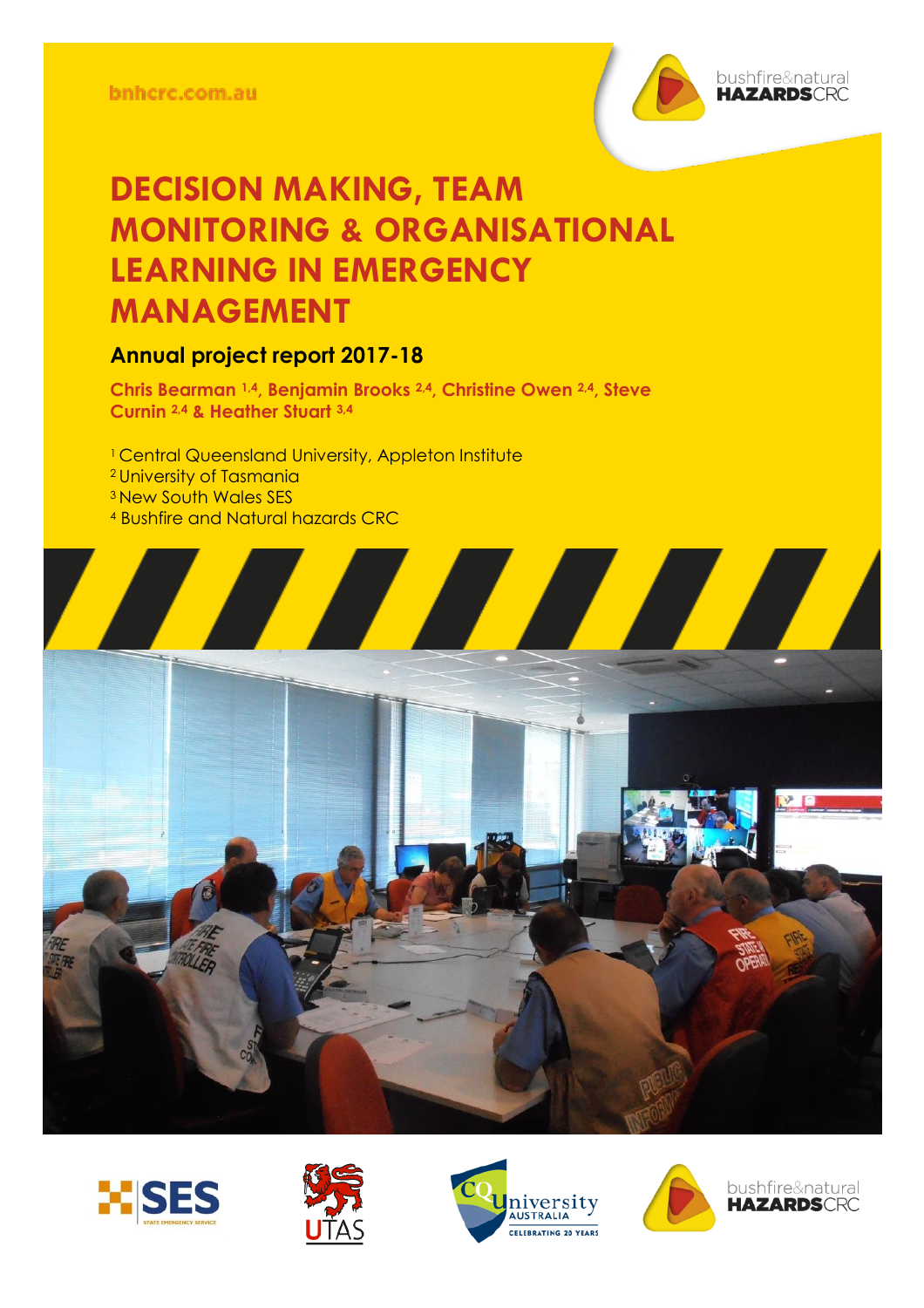

| Version        | <b>Release history</b>      | Date       |
|----------------|-----------------------------|------------|
| 1 <sub>0</sub> | Initial release of document | 31/10/2018 |



**Australian Government** Department of Industry, **Innovation and Science** 

**Business** Cooperative Research Centres Programme

All material in this document, except as identified below, is licensed under the Creative Commons Attribution-Non-Commercial 4.0 International Licence.

Material not licensed under the Creative Commons licence: • Department of Industry, Innovation and Science logo

- 
- Cooperative Research Centres Programme logo • Bushfire and Natural Hazards CRC logo
- All other logos
- All photographs, graphics and figures
- 

All content not licenced under the Creative Commons licence is all rights reserved. Permission must be sought from the copyright owner to use this material.



#### **Disclaimer:**

Central Queensland University, University of Tasmania and the Bushfire and Natural Hazards CRC advise that the information contained in this publication comprises general statements based on scientific research. The reader is advised and needs to be aware that such information may be incomplete or unable to be used in any specific situation. No reliance or actions must therefore be made on that information without seeking prior expert professional, scientific and technical<br>advice. To the extent permitted by law, Central Queensland University, University<br>of Tasmania the Bushfire and Natural Hazards CRC (including consultants) exclude all liability to any person for any consequences, including but not limited to all losses, damages, costs, expenses and any other compensation, arising directly or indirectly from using this publication (in part or in whole) and any information or material contained in it.

#### **Publisher:**

Bushfire and Natural Hazards CRC

#### October 2018

Citation: Bearman, C., Brooks, B., Owen, C., Curnin, S., & Stuart, H. (2018). Decision Making, Team Monitoring & Organisational Learning: Annual report 2017-18. Melbourne: Bushfire & Natural Hazards CRC.

Cover: Tasmanian Fire Service State Control Centre, Chris Bearman.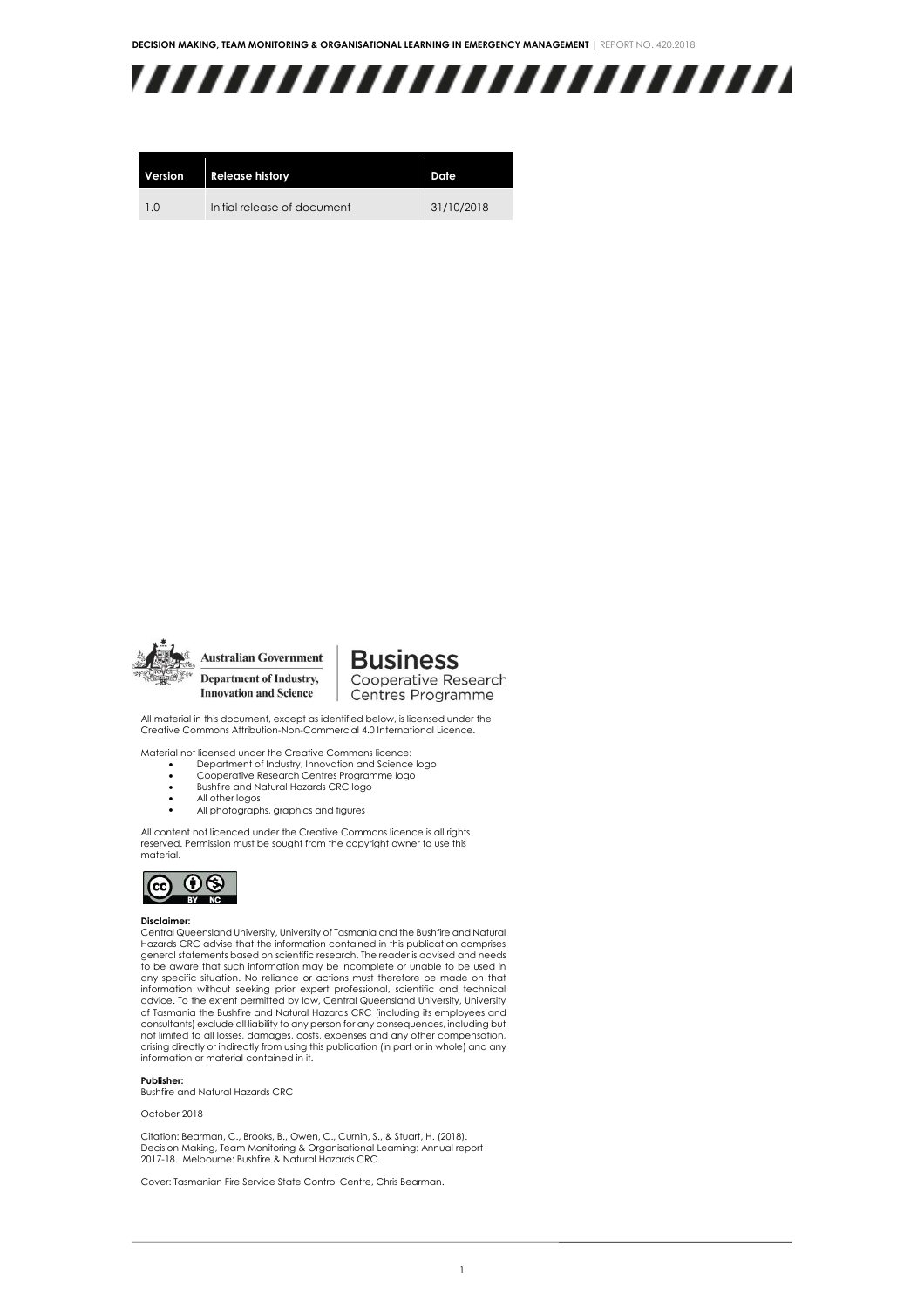## 

### **TABLE OF CONTENTS**

| <b>EXECUTIVE SUMMARY</b>                                                                                                  | $\overline{\mathbf{4}}$        |
|---------------------------------------------------------------------------------------------------------------------------|--------------------------------|
| <b>END-USER STATEMENT</b>                                                                                                 | 5                              |
| <b>PRODUCT USER TESTIMONIALS</b>                                                                                          | 6                              |
| <b>BACKGROUND</b>                                                                                                         | 7                              |
| <b>SUMMARY OF WORK FROM PREVIOUS YEARS</b><br><b>Team Monitoring</b><br><b>Decision Making</b><br>Organisational Learning | 8<br>8<br>9<br>10 <sup>°</sup> |
| <b>RESEARCH APPROACH</b>                                                                                                  | 12                             |
| <b>KEY MILESTONES</b>                                                                                                     | 14                             |
| <b>UTILISATION OUTPUTS</b>                                                                                                | 16                             |
| <b>PUBLICATIONS LIST</b>                                                                                                  | 18                             |
| <b>TEAM MEMBERS</b>                                                                                                       | 19                             |
| <b>REFERENCES</b>                                                                                                         | 20                             |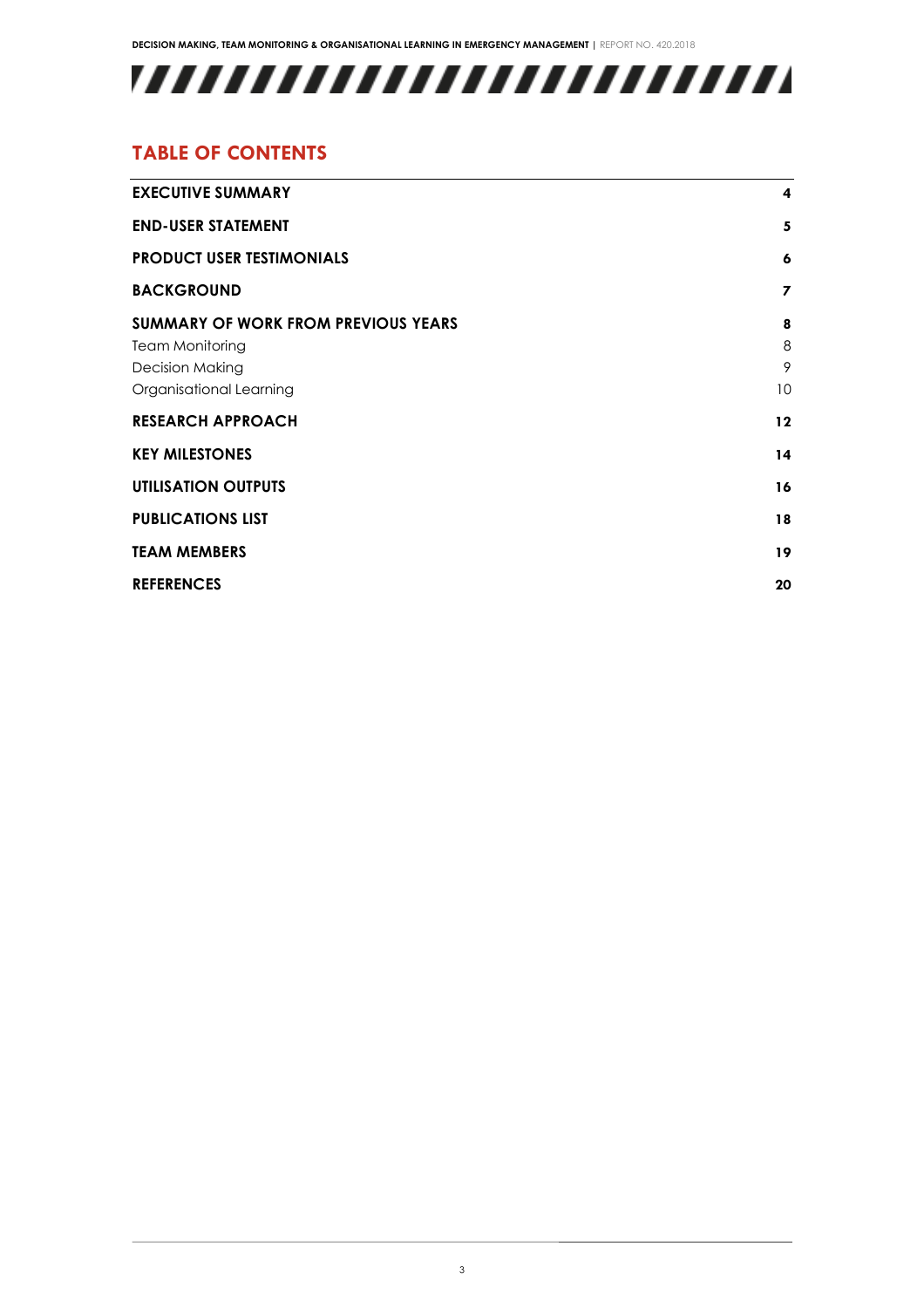,,,,,,,,,,,,,,,,,,,,,,,,,

## <span id="page-3-0"></span>**EXECUTIVE SUMMARY**

The focus of this project is on providing simple practical tools that can help people to make better decisions and manage teams more effectively in emergency management. In addition to the creation of the tools themselves we are also seeking to understand how agencies can better utilise the products from research. The project therefore has three streams: team monitoring, decision making and organisational learning.

In the team monitoring stream, two teamwork checklists have been developed. These checklists are the Emergency Management Breakdown Aide Memoire (EMBAM) and the Team Process Checklist (TPC). These checklists were developed using a human centered design process that places the end-user at the center of a cycle of development and testing. These tools are being used by the South Australian Country Fire Service and Tasmanian Fire Service and have been used to evaluate team performance at Queensland Fire & Emergency Services, Northern Territory Emergency Services and the New South Wales State Emergency Service. The tools are now available from the Bushfire and Natural Hazards CRC website.

The decision making stream has developed a decision making aide memoire and associated training materials. The development of the decision making aide memoire also followed a 'User-Centred Design' process that is suitable to support decision making in highly complex, high consequence, emergency management events. In addition, the decision making stream has collaborated with the Resilience Expert Advisory Group at the Department of Home Affairs to develop a publication titled, A practical guide for crisis decision making.

The organisational learning component has worked in consultation with agencies to conduct an evaluation framework for organisational self-assessment that has been subsequently reviewed by end-user agencies and further developed into a research utilisation maturity matrix. This has now been trialed and used as the basis for a national survey into research utilisation practices across all agencies and the findings have informed the utilisation strategy for the BNHCRC.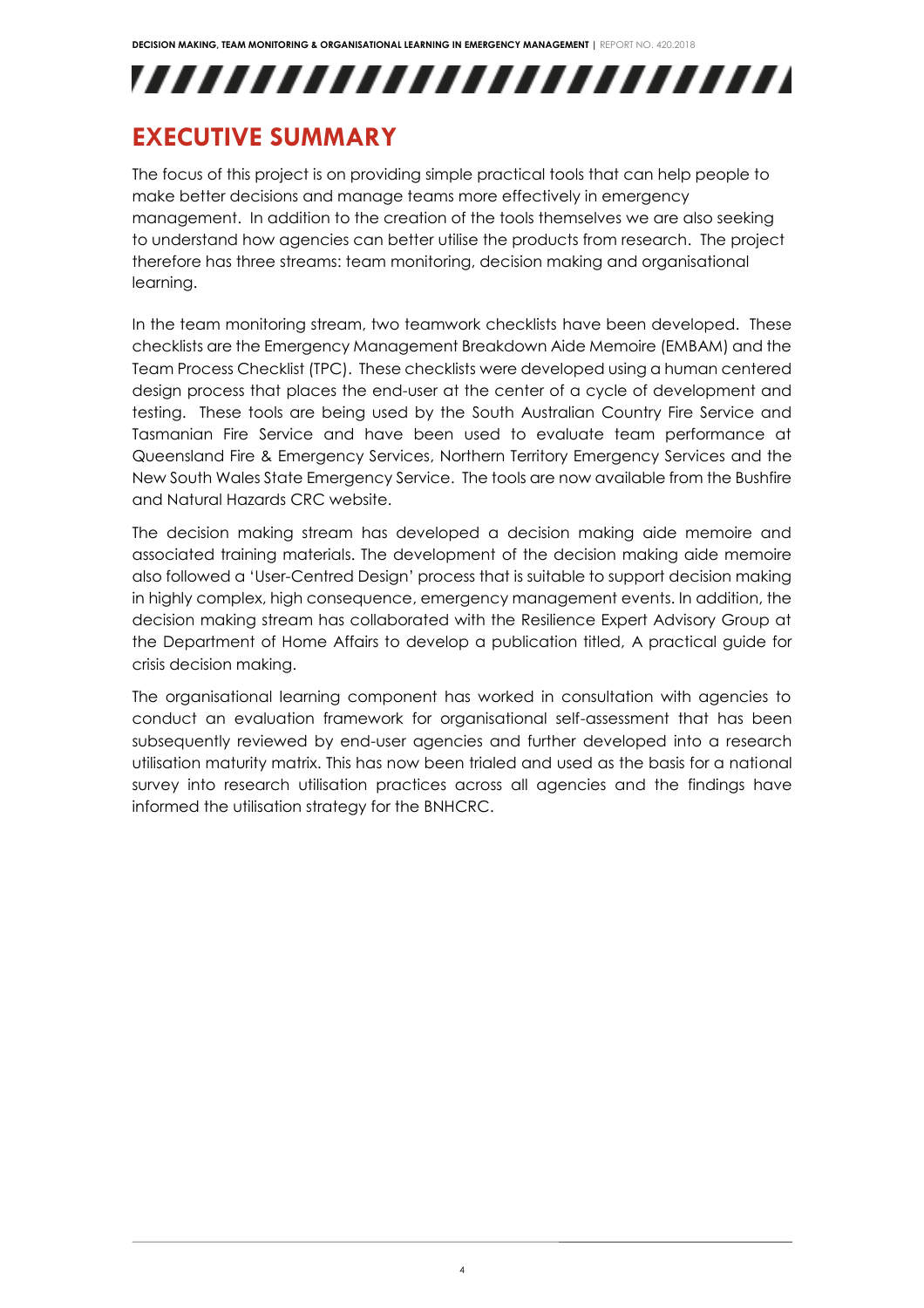## ,,,,,,,,,,,,,,,,,,,,,,,,,,

## <span id="page-4-0"></span>**END-USER STATEMENT**

#### **Heather Stuart,** *NSW State Emergency Service*

This project is providing practical techniques and strategies to help people function in more complex emergency management environments now and into the future. All three streams of the project have made significant progress this year, with significant consultation with end users continuing. It is pleasing to see that a number of agencies have implemented the team performance monitoring tools in a variety of settings include real time evaluations, debriefs, exercising and individual use by IMT members. I am looking forward to the formal launch of the team performance monitoring tools in the coming months. The collaboration with the Department of Home Affairs to develop the publication A practical guide for crisis decision making is a significant achievement for the decision making stream of the project.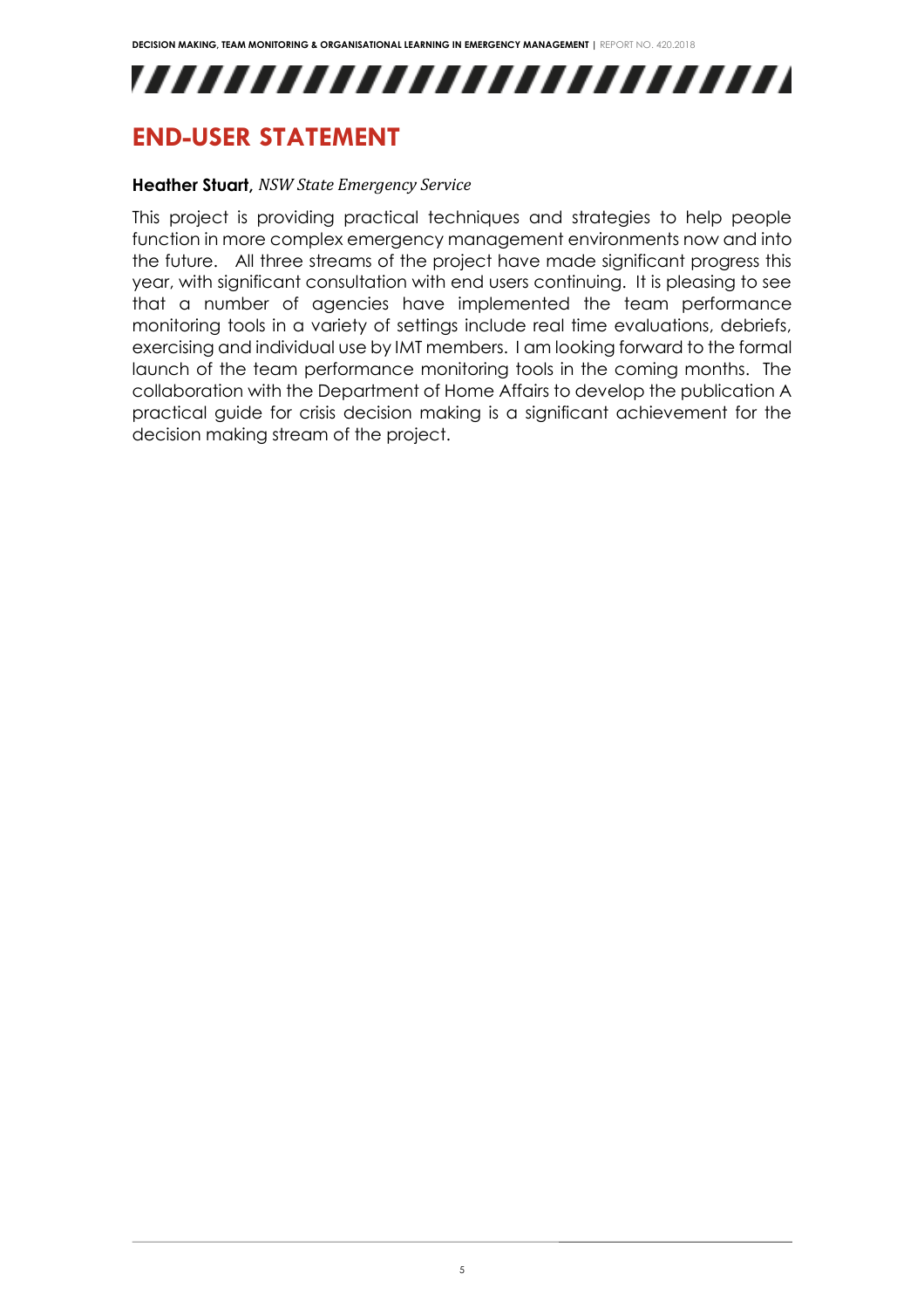,,,,,,,,,,,,,,,,,,,,,,,,,

### <span id="page-5-0"></span>**PRODUCT USER TESTIMONIALS**

"These types of tools that support incident management and fire operations, or indeed any other hazard, are invaluable. Any assistance they can provide through a body of research that has been undertaken to validate findings is invaluable." (Jeremy Smith, Tasmanian Fire Service)

"The straightforward, practical tools developed through this research are of great benefit to emergency managers to ensure their teams are functioning to the best of their ability." (Mark Thomason, South Australian Country Fire Service)

"They [the team monitoring tools] are invaluable not only during operational response, but also in debriefs and training," (Mark Thomason, South Australian Country Fire Service).

"The importance of strategic decision making is crucial in any type of disaster. We need to provide our emerging leaders with tools to assist them to build their capability to make sound strategic decisions focusing on critical factors pertaining to the incident and impacted communities. The outputs from this project will greatly assist the industry in preparing our future leadership for disasters and the decisions they will be expected to make." (Rob McNeil, Fire & Rescue NSW)

"Those tools are bloody fantastic." (Neil Cooper, ACT Parks and Wildlife)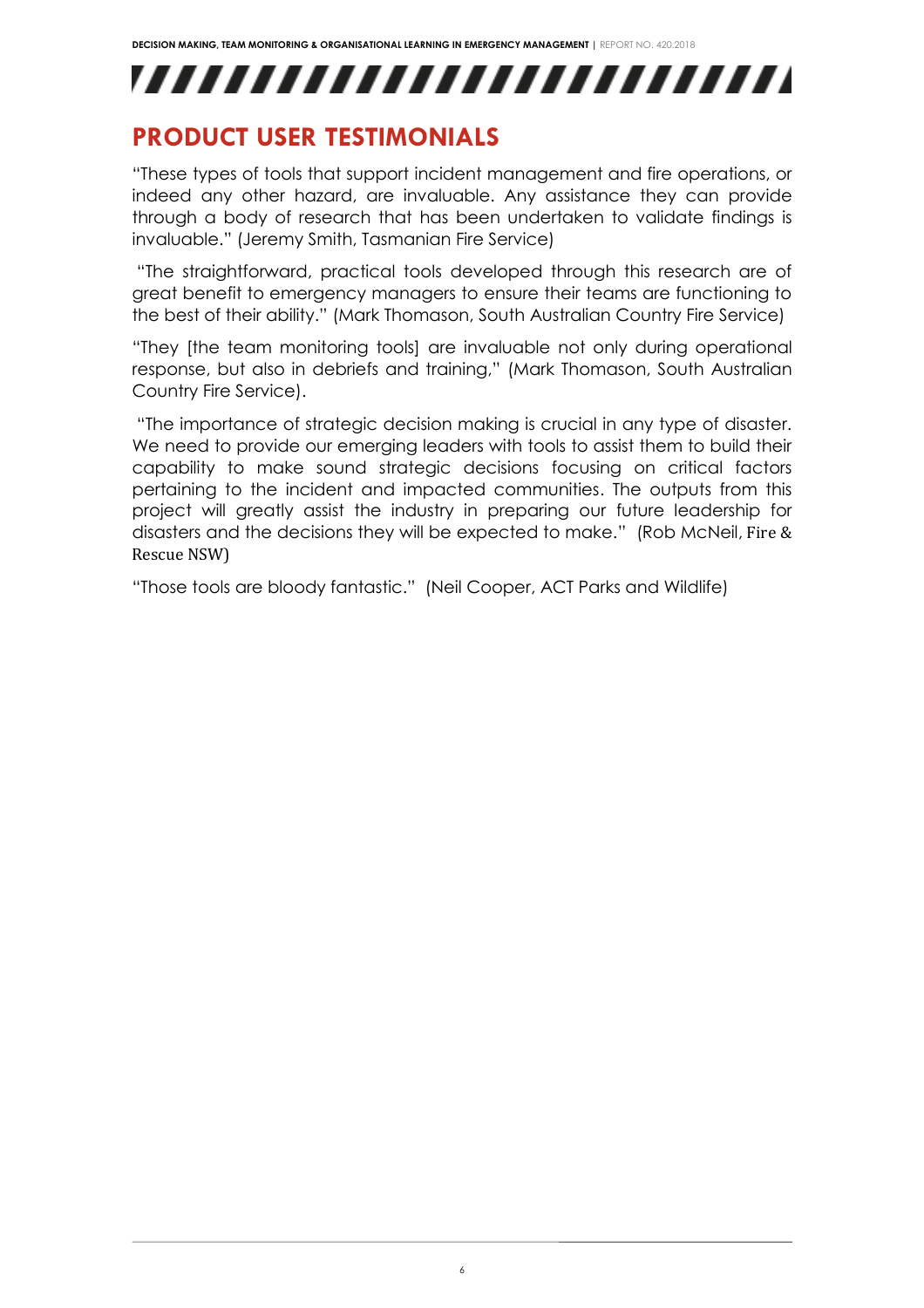

### <span id="page-6-0"></span>**BACKGROUND**

It seems fair to say that emergencies are increasing in complexity, duration and the number of people who need to be involved (Owen et al., 2013). There is also increasing availability and use of different technologies to enhance information management in operational control centers. At the same time there are financial constraints from government and increasing media coverage and political scrutiny of the emergency response (Owen et al., 2013). This creates an ever more sophisticated workplace for emergency managers. If we are going to expect people to operate in this environment, we need to ensure that their skills, and particularly their non-technical skills (such as decision making and teamwork) effectively support them. While emergency management agencies have been very good at the technical aspects of managing emergencies they have sometimes been less good at the nontechnical aspects. As a state coordination officer has said to us "we do the technical stuff really well but we're just not as good at the people stuff. We know how to put the wet stuff on the hot stuff but how do we deal with people?" This project is all about the 'people stuff.'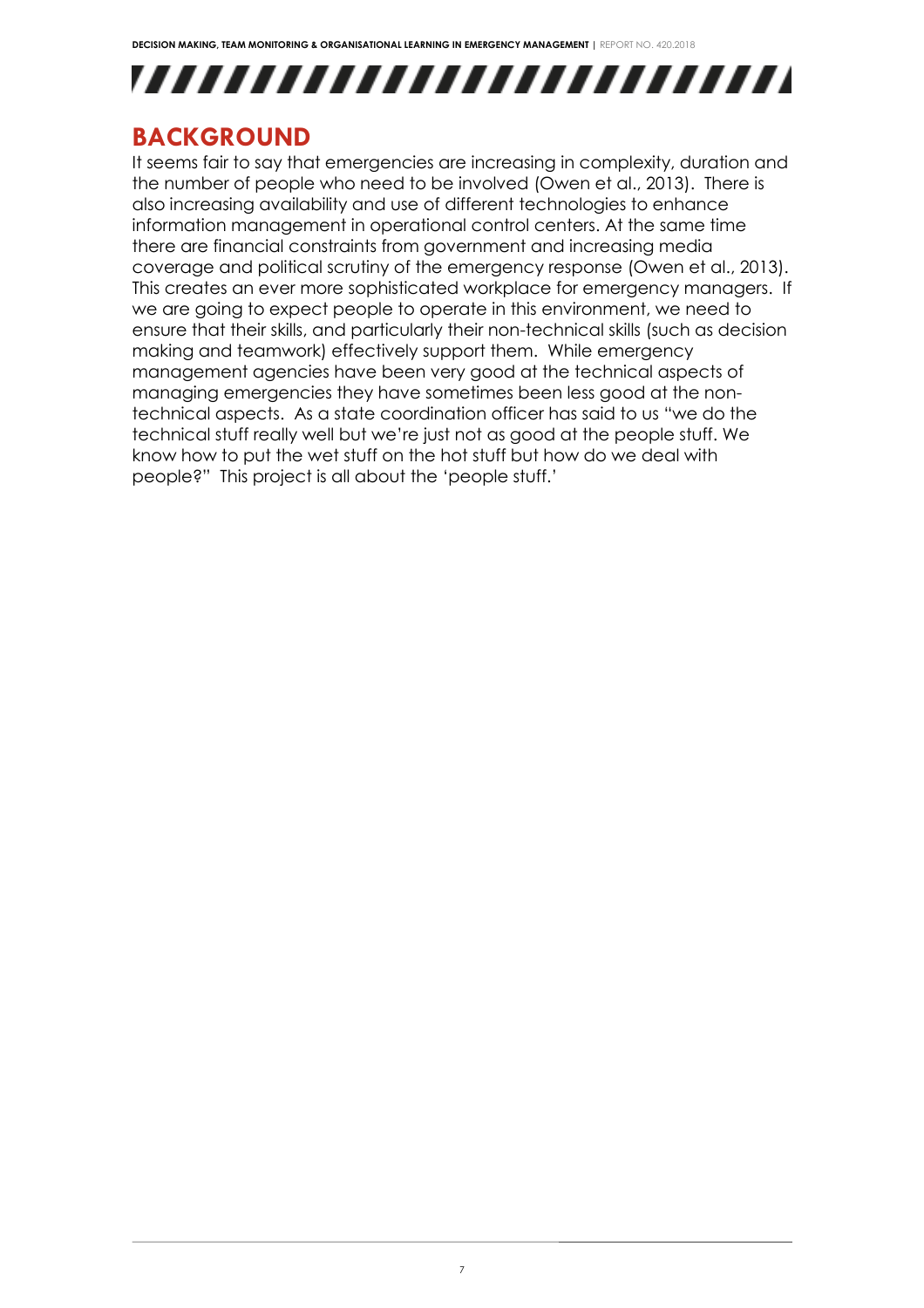# ,,,,,,,,,,,,,,,,,,,,,,,,,,

## <span id="page-7-1"></span><span id="page-7-0"></span>**SUMMARY OF WORK FROM PREVIOUS YEARS**

#### **TEAM MONITORING**

#### **Identification of current practice, needs and requirements.**

We started the team monitoring stream by identifying the different practices, needs and requirements of a wide range of emergency management agencies in Australia and New Zealand. We observed several large-scale response operations (both real and simulated) and interviewed people from 18 different agencies that were responsible for urban fire, rural fire, land management, storm and flood response, urban search and rescue and human recovery. We had extensive discussions of our findings with numerous end-users, including: chief officers, deputy chief officers, principle rural fire officers (NZ), state coordination personnel, regional coordination personnel, and incident management team personnel. From these observations, interviews and discussions we found that team monitoring was often not done very effectively and that there was little or no guidance in most agencies about how to do it.

#### **Identification of potential team monitoring tools**

To identify potential tools that could be used for real time team monitoring in emergency management we conducted a comprehensive literature review (Bearman et al., in press). This review considered literature from both emergency management and other related high reliability industries. From this literature review two methods of monitoring teams were identified: The Emergency Management Breakdown Aide Memoire (EMBAM) and the Teamwork Process Checklist (TPC).

EMBAM (Grunwald and Bearman, 2017) is a checklist that focuses on the output of teams and the networks that people have in order to identify team breakdowns at a high level. EMBAM is essentially a set of prompts that focus on: missing information, conflicting expectations, inconsistent information, intuition, familiarity and the available networks. EMBAM also includes suggestions for resolving breakdowns, such as: delegation, resourcing, mentoring, asserting authority and finally replacing people.

The TPC provides a more detailed examination of a team performance based on the literature on high performing teams (Bearman et al., 2015, Wilson et al., 2007). It focuses on three aspects of team functioning: communication, coordination and cooperation. Checklist items identify behaviours that would be expected to be observed. If these behaviours are not observed then this initiates a discussion with the team about what is occurring and why.

#### **Development of the Team Monitoring Tools**

The two tools that were identified were subject to extensive development and testing in close conjunction with end-users using the human-centred design approach (Bearman et al., 2018). Four studies were conducted that developed and evaluated the tools in simulated and real-life emergencies. The emergencies were: a multi-agency response to a simulated aircraft accident at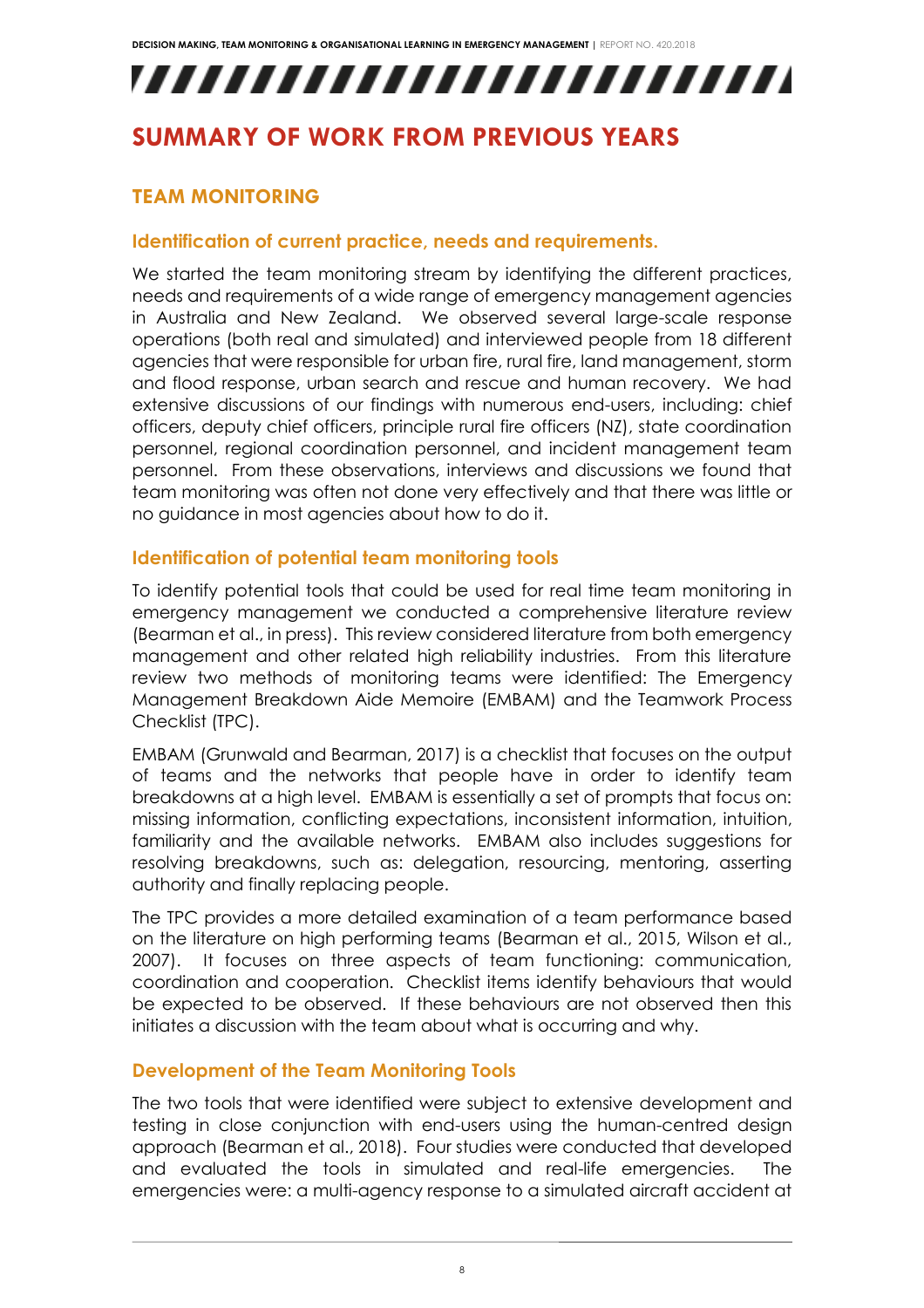# ,,,,,,,,,,,,,,,,,,,,,,,,,

a small rural airfield; five regional coordination centre exercises which required the management of one or more large scale fires; interviews with regional and state level personnel who were managing extensive storm and flood responses; and interviews with personnel who used the tools to manage numerous largescale fires. In the first two studies the tools were given to observers who rated the team performance. In the second two studies the participant reflected on team performance using the tools. In each study participants were asked whether the checklist as a whole provided useful information, whether it captured all of the information that was deemed to be important, whether each question on the checklist was clear and whether any of the questions needed to be amended or removed. This process has now yielded two team monitoring tools that are simple, straight-forward and able to be used in the time constrained environments typical of regional and state level emergency management.

### <span id="page-8-0"></span>**DECISION MAKING**

Our previous research identified a range of possible opportunities for improvement in strategic decision making and specifically around the response to Level 3 incidents. Based on this, the team commenced three interrelated studies to develop and test cognitive tools that help to integrate knowledge about human performance that fosters a supportive environment for strategic decision making. The aim was to discover whether the decision maker can be effectively supported.

The first study developed a survey to assess decision making in a series of emergency management exercises. The survey was completed by participants representing multiple agencies across a number of different exercises simulating different types of incidents. The data indicated opportunities for improvement that included creating psychologically safe places for employees to speak up, and improve the record keeping of decisions. Issues were identified that were associated with the clarity of the decision processes, such as documenting alternative options and how new intelligence might change decisions. In addition, the exploration of future scenarios was identified as a weakness among the teams suggesting that Options Analysis and consequence management remain areas for significant improvement in emergency management.

The second study used a Critical Decision Method to deepen our understanding of the challenges associated with strategic decision making during an international disaster. We conducted a series of semi-structured interviews with the leadership team of the Australian Urban Search and Rescue (USAR) team that was deployed to Japan following the 2011 earthquake off the Pacific coast. This study identified broader questions that also need to be examined in order to improve decision making competence in emergency management. Specifically, if an Incident Controller requires hazard specific expertise in order to make effective decisions.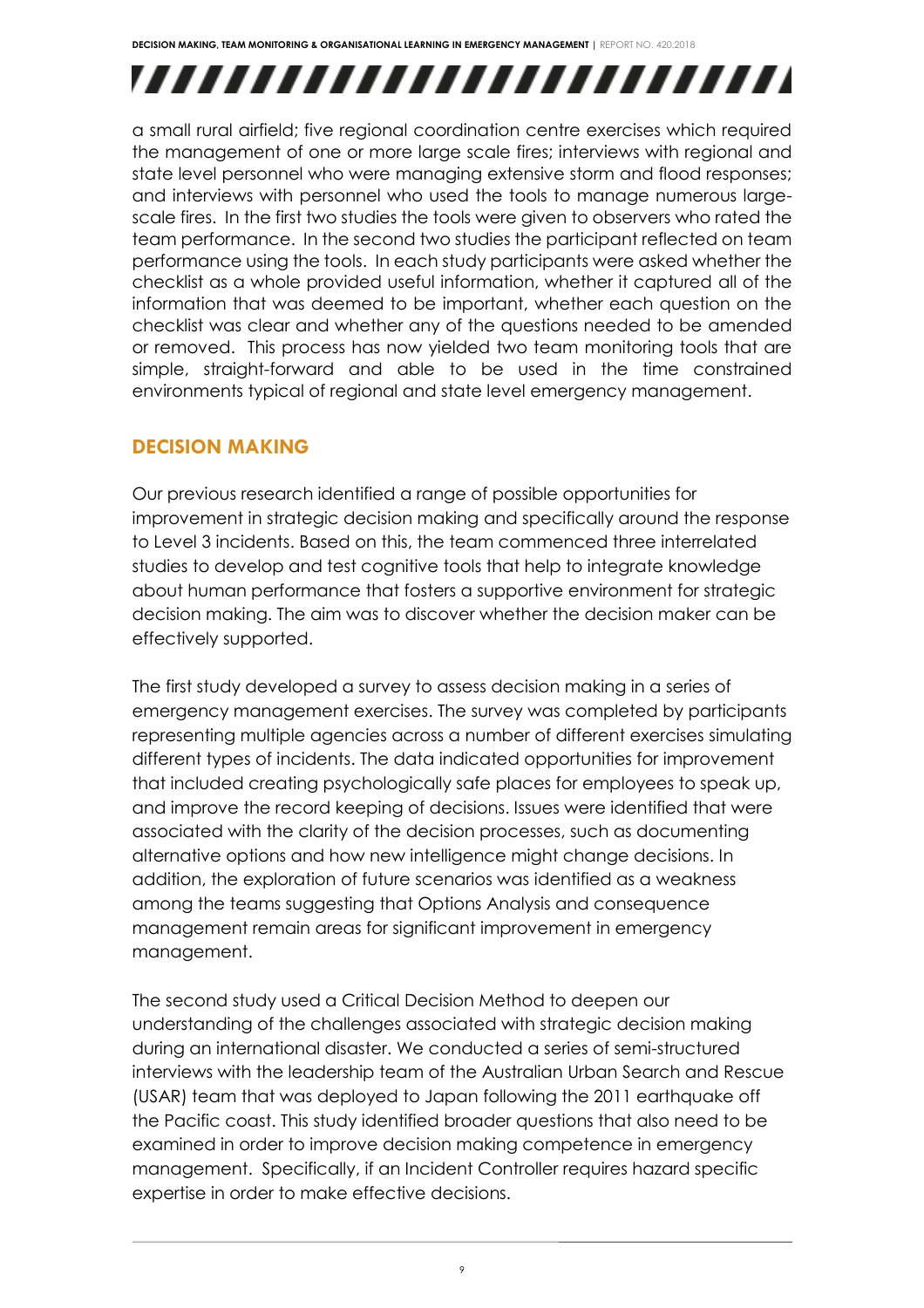# ,,,,,,,,,,,,,,,,,,,,,,,,,

The third study drew upon the findings from the two previous studies to develop a decision making training intervention course. In this intervention training, participants were trained and provided with both the knowledge and support skills to assist them in their strategic decision making during a series of emergency management discussion exercises. Participants were provided training in the following four areas: (1) managing pressure; (2) managing bias and errors; (3) psychological safety; and (4) anticipatory thinking that examined concepts including situational awareness, mental models, sensemaking and cognitive predictions.

A common theme that was identified across all three studies was the ability to make decisions in out of scale events that do not 'play by the rules'. Our research identified that it is challenging to make decisions in these types of environments that require flexibility so that decision makers can think creatively yet still manage the consequences of their decisions. The current phase of this research stream is investigating flexibility during decision complexity and the intersection with consequence management. The research team will explore this phenomenon and provide practitioners with guidance tools and the necessary skills to address these challenges.

#### <span id="page-9-0"></span>**ORGANISATIONAL LEARNING**

Based on the previous research and consultations that have been conducted an *evaluation framework for organisational self-assessment* was reviewed and discussed by the KIRUN (Knowledge, Innovation & Research Utilisation Network) of AFAC in September. The framework has was then adjusted based on feedback received from the consultation and a pilot of the framework was conducted with one of the end user agencies (CFA). Part of the feedback included a request that the tool be called the research utilisation maturity matrix.

In addition the findings have been reported in a range of publications and presentations. These have included industry forums such as the Lessons Learned forum, Melbourne, 2017; AFAC conference (Sept 2017) and workshops conducted with stakeholders at the Research Advisory Forum in April 2018. To date 3 peer reviewed journal papers have been written and published or approved

- Owen, C., Krusel, N., Bearman, C., & Brooks, B. (2017). From research outcome to agency change: Mapping a learning trajectory of opportunities and challenges. *Australian Journal of Emergency Management, 31 (4), 42-46.*
- Owen, C., Brooks, B.P., Curnin, S., & Bearman, C. (2018). Enhancing learning in emergency services organisational work. Australian Journal of Public Administration, pp. 1-14. [doi:10.1111/1467-8500.12309](http://dx.doi.org/10.1111/1467-8500.12309) ISSN 0313- 6647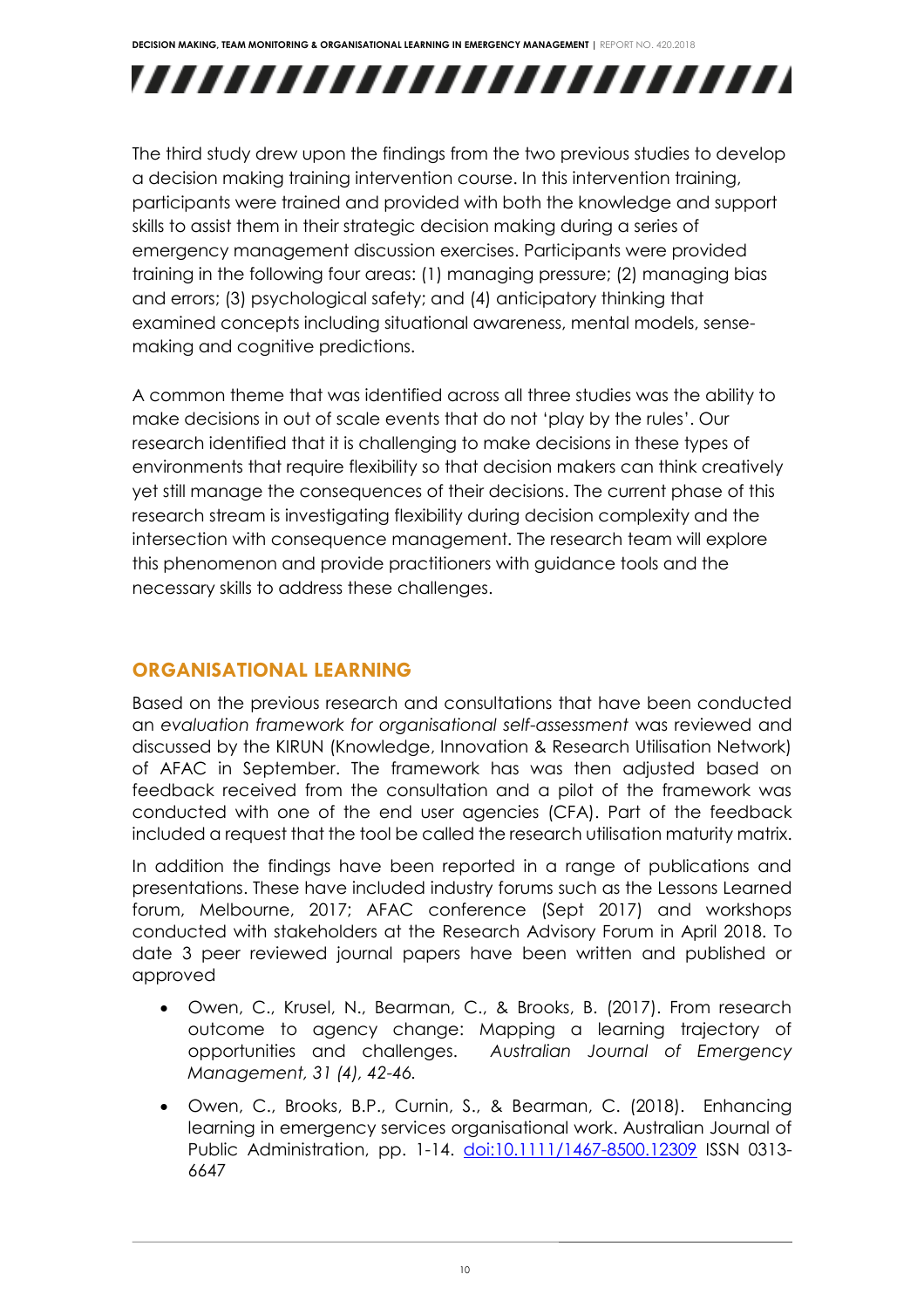

• *Owen C. (2018)* How emergency services organisational can – and do – utilise research*, Australian Journal of Emergency Management*, (in press)

The insights gained in 2017 were then applied in a national research study as part of a longitudinal investigation of utilisation practices across Australia. In total 190 participants from 29 agencies provided feedback on the degree to which they perceived their agencies engaged in a number of important processes in research utilisation.

The findings (in part) found agencies had different approaches to keep upto-date with research advances. An examination of the activities described by respondents identified four developmental levels of what we have called *research utilisation maturity* (basic, developing, established and leading). Agencies at high levels of utilisation maturity reported higher levels of perceived effectiveness on disseminating, assessing and evaluating research as well as monitoring and communicating changes. Leading agencies were ones that had:

**Established governance processes**. They have established governance processes where business goals include research review (e.g. such as having a research review committee and a research framework as part of the business strategy). They also have active connections between research engagement and operations.

**Utilisation embedded into job roles**. People have responsibilities for learning and review built into their job roles and into their group work. There is a widespread expectation that all personnel are responsible for learning and innovation and will adopt evidence-informed processes. This is supported by access to professional development opportunities.

**Active testing of outputs.** They actively engage in testing outputs rather than accepting off-the-shelf products. They consult widely and know where to go for help and can access networks of expertise (internal or external to the agency) when needed.

**Communities of practice**. They are actively engaged in agency and sector communities-of-practice (including other industries such as health) to communicate and innovate. They recognise that there are no magic solutions and they are able to articulate what is not known, problematic or uncertain that needs investigation. They recognise that learning is a process of continuous improvement.

These findings suggest that the approaches discussed by those in the higher research utilisation maturity group may provide insights for others. However, it is also important to recognise that change and innovation is developmental and requires adjustments to governance processes, job responsibilities and participation in communities-of-practice. The findings suggest more work is needed to better understand the enablers and constraints to utilising research to support development of evidence-informed practice.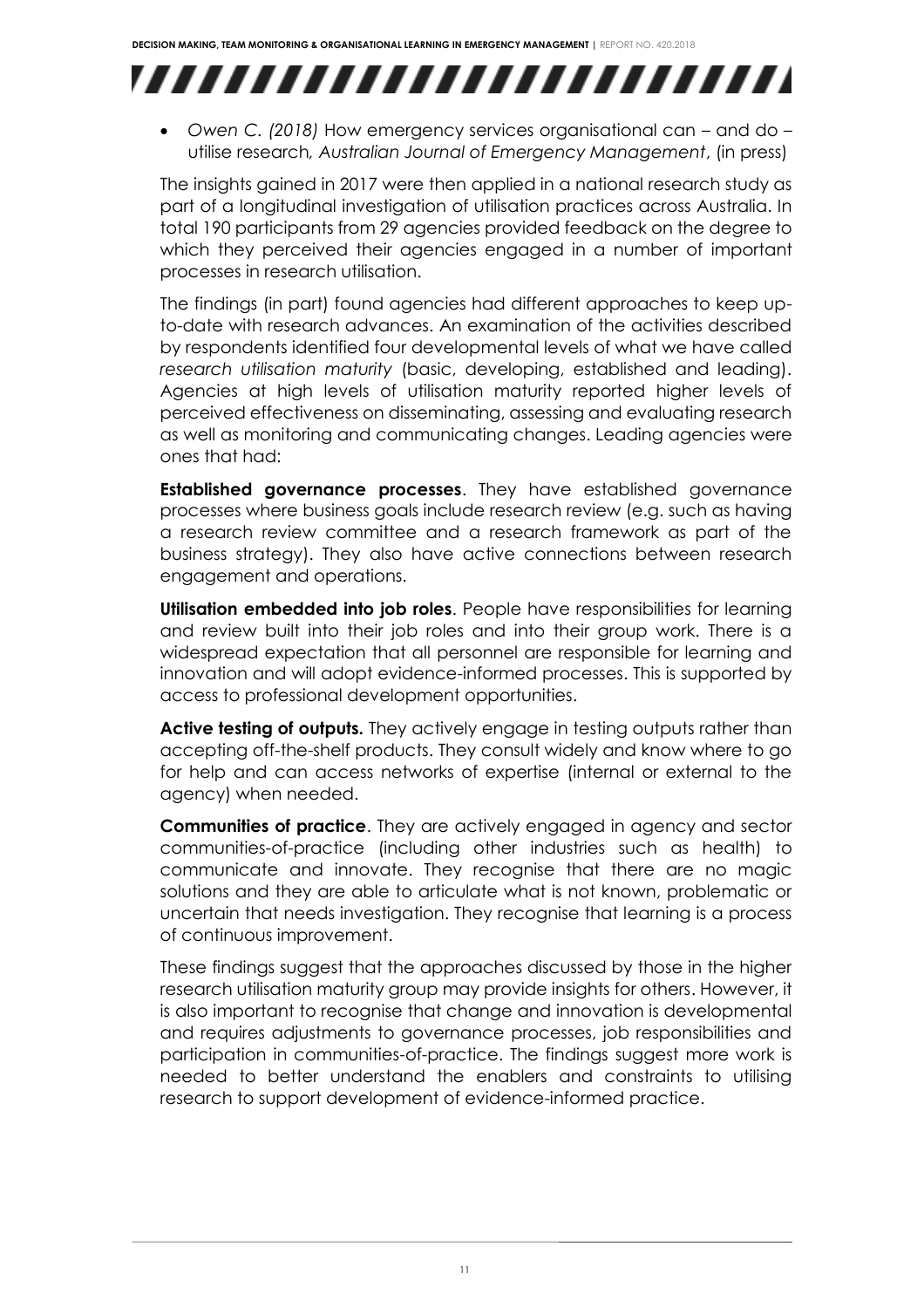

### <span id="page-11-0"></span>**RESEARCH APPROACH**

The research approach that was adopted in this project centres around Human Centred Design. See Bearman et al. (2018) for more information. The basic premise of human centred design is that products are designed to suit the characteristics of intended users and the tasks they perform, rather than requiring users to adapt to the product. A key component of human centred design is usability testing, where end users are at the centre of a cycle of development and testing activities. This allows the end users to play a central role in the creation of the products, helping to shape them so that they better meet their needs and requirements. The process can be simply described as an iteration around four key stages and is described below in Figure 1.



#### **Figure 1 – Interdependence of human centred design activities** (adapted from ISO 9241-210:2010(E) p.11)

Our approach in this project then has been to develop and evaluate the tools in real life emergency responses and exercises, or, where this was not possible, in dedicated workshops that focused directly on evaluating usability using an expert group of likely users. Where possible we have also sought to embed endusers into the research process so that they become a central part of the creation of the tools. Bringing end-users into the research process creates a partnership where the researchers contribute their knowledge of literature, theory and the research process and the end-users contribute their requirements, operational knowledge and understanding of the barriers to utilisation and adoption.

Embedding end-users into the research and design process therefore has two goals, 1) to produce tools that can help people to make better decisions and manage their teams more effectively, and 2) to create the right context for the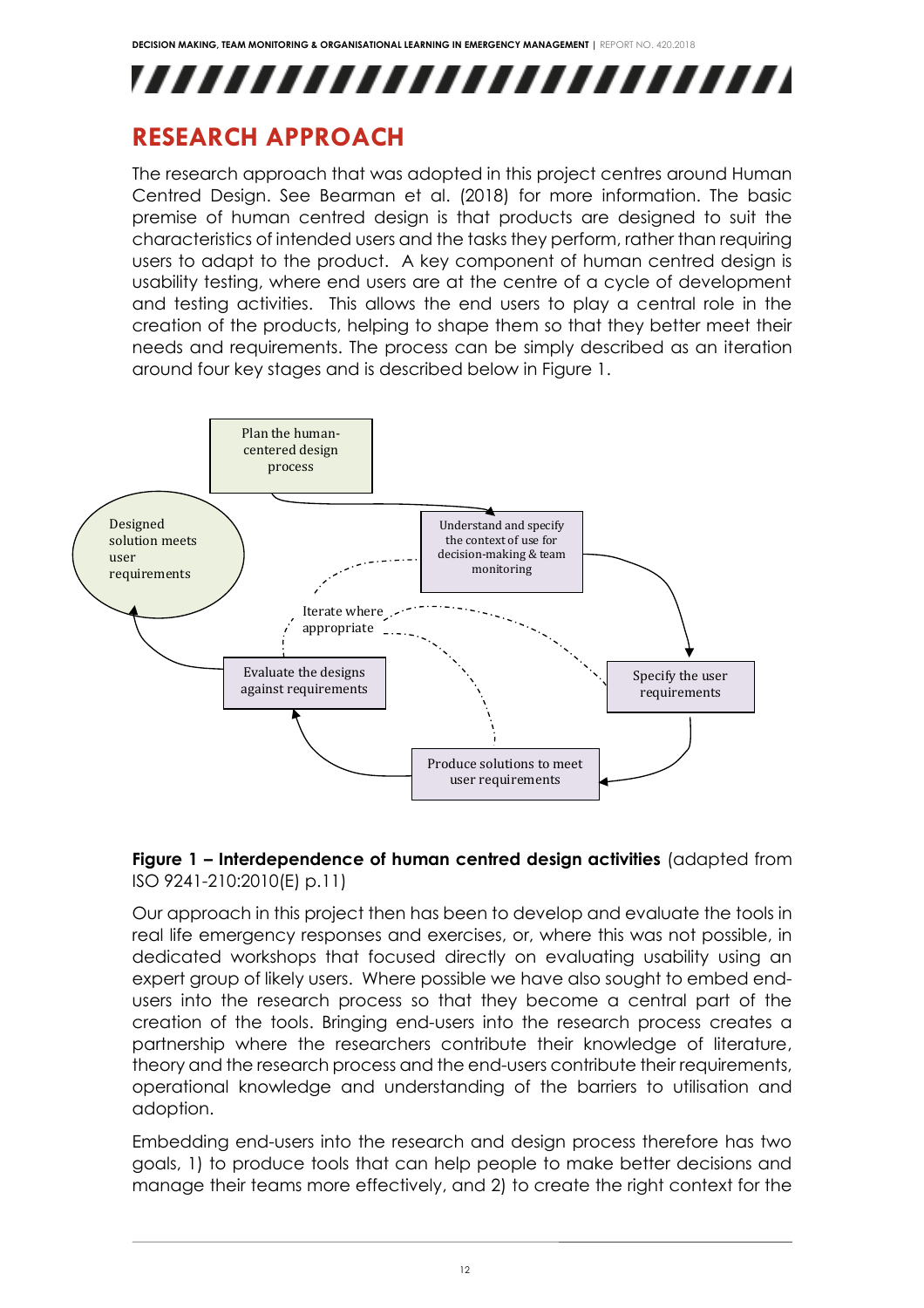

adoption of the tools by emergency management agencies. In this way we have brought utilisation to the centre of the project, embedding it within the research process so that utilisation informs and is informed by the research from the beginning of the project. For us utilisation is not a separate activity but an integral part of the research process.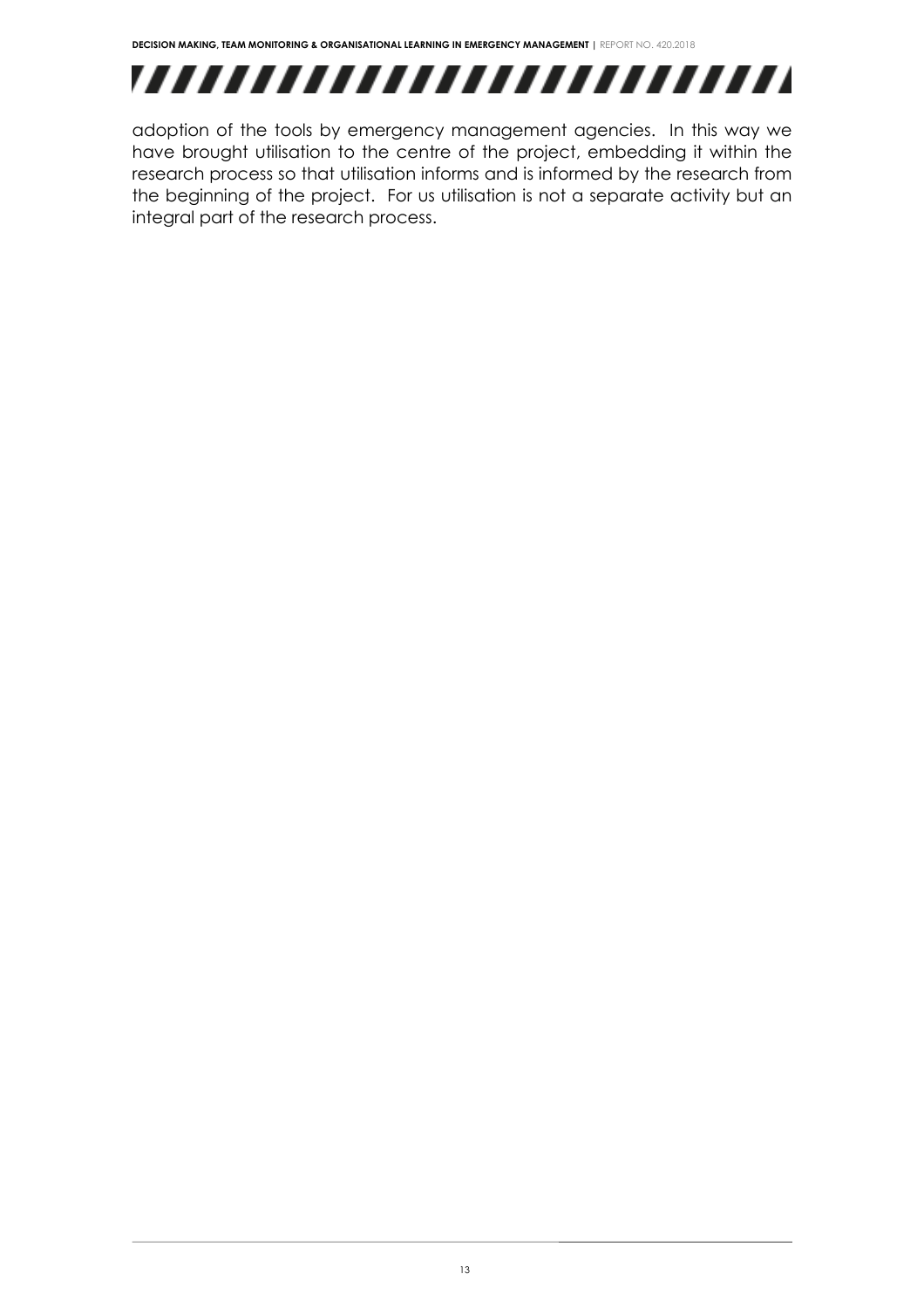## ,,,,,,,,,,,,,,,,,,,,,,,,,,

## <span id="page-13-0"></span>**KEY MILESTONES**

#### **Develop a Website to Present the Deliverables to Industry**

A website has been developed in conjunction with the Bushfire and Natural Hazards CRC that presents the deliverables from the project to industry in a more accessible way. On the website a short paragraph describes the key activities in the project and a hyperlink is provided to a report, research paper or hazard note that provides more information. The website also includes short videos of end-users talking about the value of some of the deliverables that we have produced. See<https://www.bnhcrc.com.au/research/hazard-resilience/242> for more details.

#### **A Report Outlining the Method to Develop and Evaluate and Cognitive Decision and Team Monitoring Tools**

A report was prepared describing the human-centred design process that was adopted in this project to develop and evaluate the decision making and team monitoring tools. Human centred design places the end-user at the centre of a cycle of development and testing so that the products are optimally designed for use in operational environments. The human centred design process was described above in the section on research approach. See Bearman et al. (2018) for more details.

#### **Evaluation of the Effectiveness of the Team Monitoring Tools**

Three studies have been conducted to evaluate the effectiveness of the team process checklist. Study 1 and 2 had participants watch a video of a team performing a set of actions and used the checklist to rate that team's performance. In Study 3 participant used the checklist to conduct an afteraction review in a workshop format. Participants were asked to rate the checklist on how useful it was, how clear the questions were, and the extent to which it detected all of the important issues (comprehensiveness). Across the 3 studies, 50 emergency managers rated the checklist (out of 5) on usefulness as 4.12, clarity as 4.32 and comprehensiveness as 4.02.

#### **Evaluation of the effectiveness of the cognitive decision tools**

Two studies were conducted to evaluate the effectiveness of the cognitive decision tools – which have been identified as a series of aide-memoirs. The first was a one-day decision making course that incorporated a training intervention. The participants were provided with both the knowledge and the tools to assist them in their decision-making and following the training, they formerly evaluated the tools. The second study involved the specific identification of certain elements in one of the tools in a group setting with 58 emergency management specialists. Following this initial process, the participants then evaluated the tool.

#### **Evaluation of utilisation self-assessment**

The evaluation framework for organisational self-assessment has been reviewed and discussed by peak bodies such as the KIRUN (Knowledge, Innovation & Research Utilisation Network) of AFAC as well as by members of the lead end-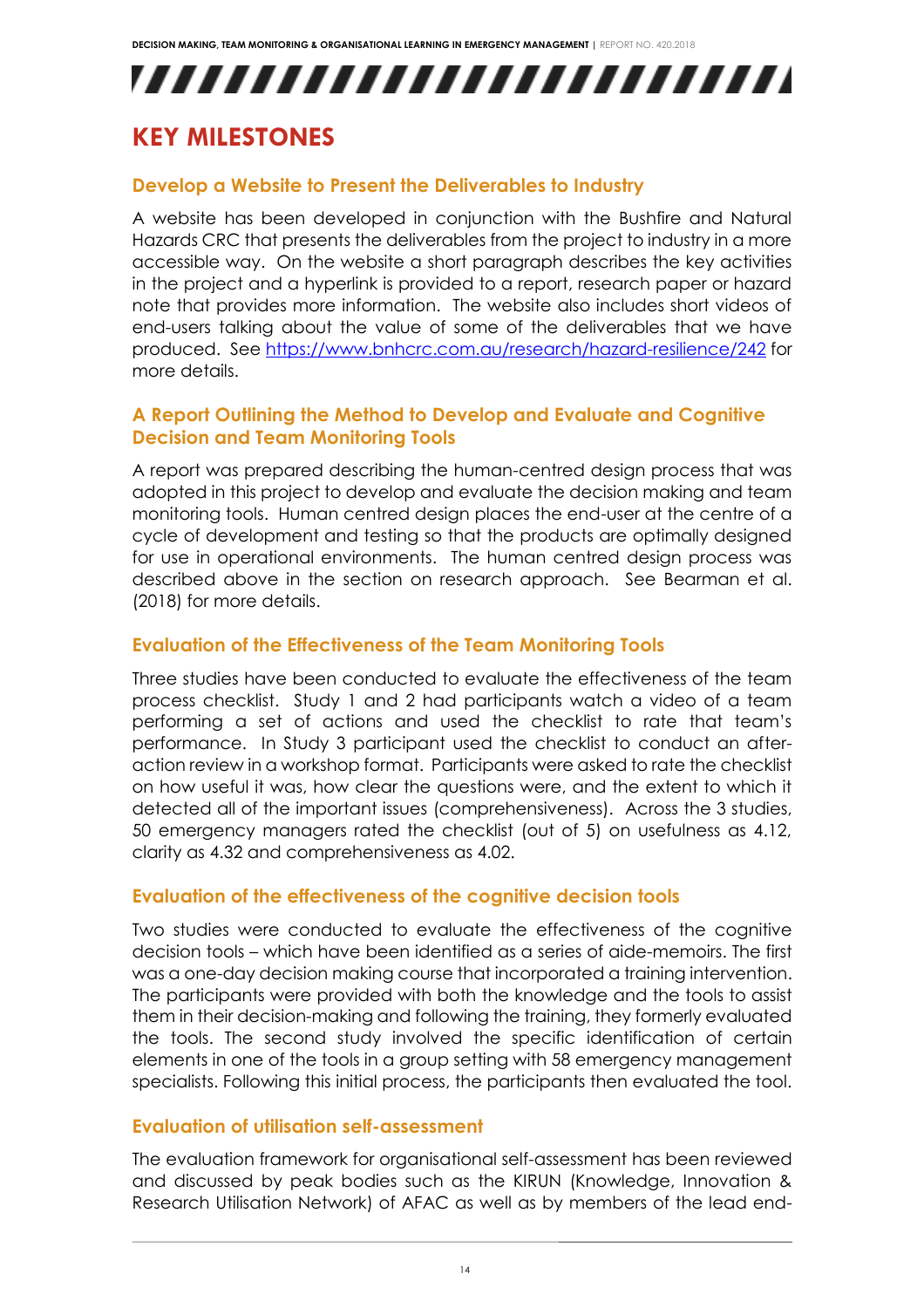

user team. Adjustments have been made and has (based on feedback) been titled the research utilisation maturity matrix.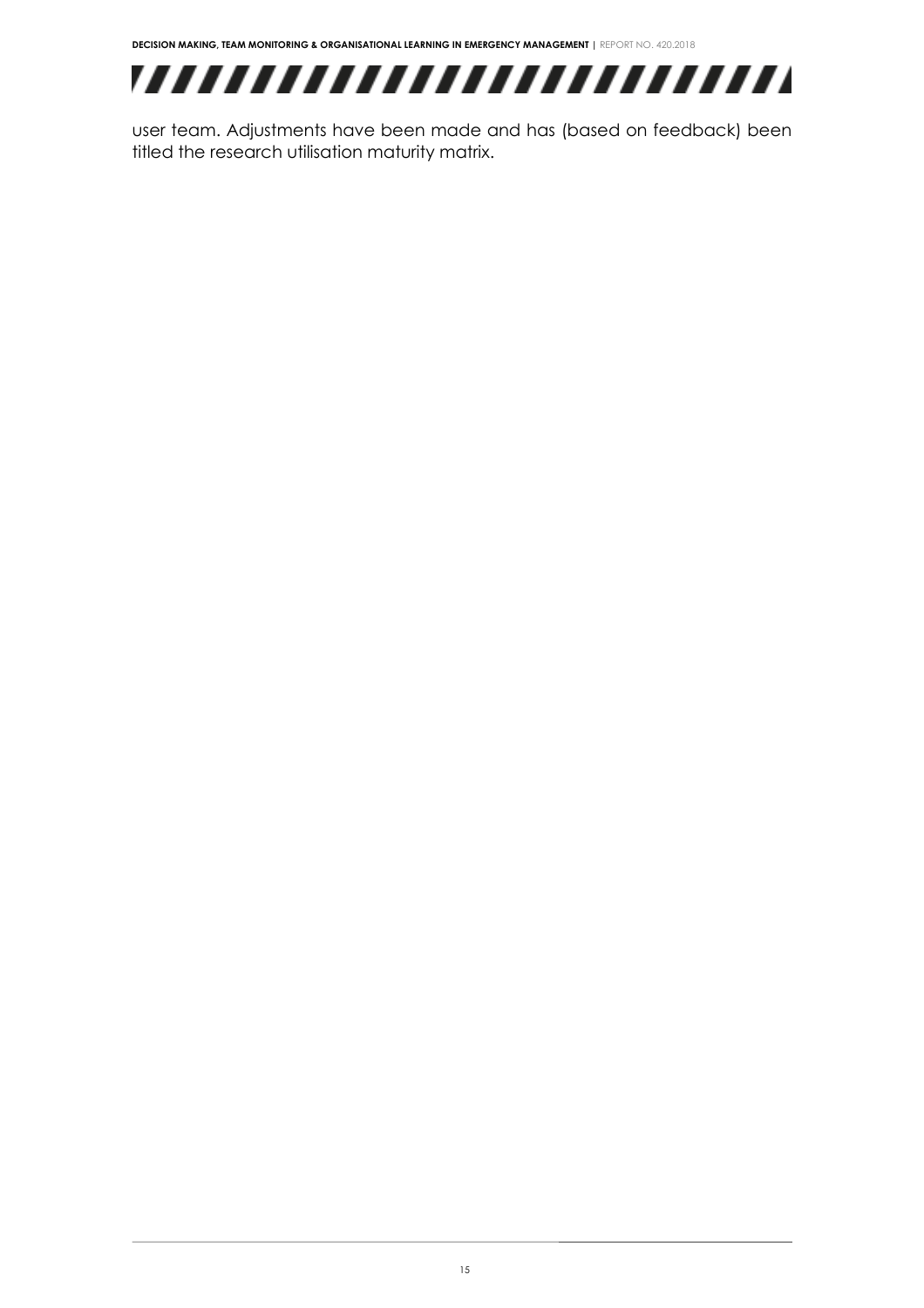## ,,,,,,,,,,,,,,,,,,,,,,,,,

## <span id="page-15-0"></span>**UTILISATION OUTPUTS**

#### **Team Monitoring**

- EMBAM and TPC have been formatted by a graphic designer and are now available on the BNHCRC website.
- 81 copies of the team monitoring checklists have now been provided to emergency managers in Australia and New Zealand.
- The checklists are being used by members of the South Australian Country Fire Service and Tasmanian Fire Services.
- The checklists have been used for debriefs and after action reviews with the New South Wales SES and Queensland Fire and Emergency Services.
- The checklists have been used to evaluate the Northern Territory emergency management arrangements.
- AFAC are promoting the team monitoring checklists and they have been included as a resource in a recent AFAC publication on Coaching and Mentoring.
- EMV have recently distributed the checklists to their members through their Lessons Management Update.
- Team monitoring was selected by the Bushfire & Natural Hazards CRC as one of their Utilisation Case Studies (BNHCRC [2018] Highlights and Achievements 2013-2017. Melbourne: Bushfire and Natural Hazards Cooperative Research Centre).

#### **Decision Making**

- Keynote presentation with the project stream end-user titled, *An Exploration of a SAR Commander's Decision-Making,* was provided at the 2017 Australian & New Zealand Search and Rescue Conference.
- A series of checklists have been created to support decision-making associated with managing cognitive bias, promoting psychological safety, avoiding situational awareness traps, and individual and team coping.
- A self-assessment tool for managing pressure during incidents and exercises was developed.
- A three-day decision-making training course with associated learning activities, PowerPoints and assessment tasks was developed and implemented with end-users. The course was subsequently delivered in Tasmania in a reduced version over two half-day sessions.
- Oral presentation with the project stream end-user titled, *Is an Incident Controller JUST an Incident Controller*, will be provided at the main AFAC2018 conference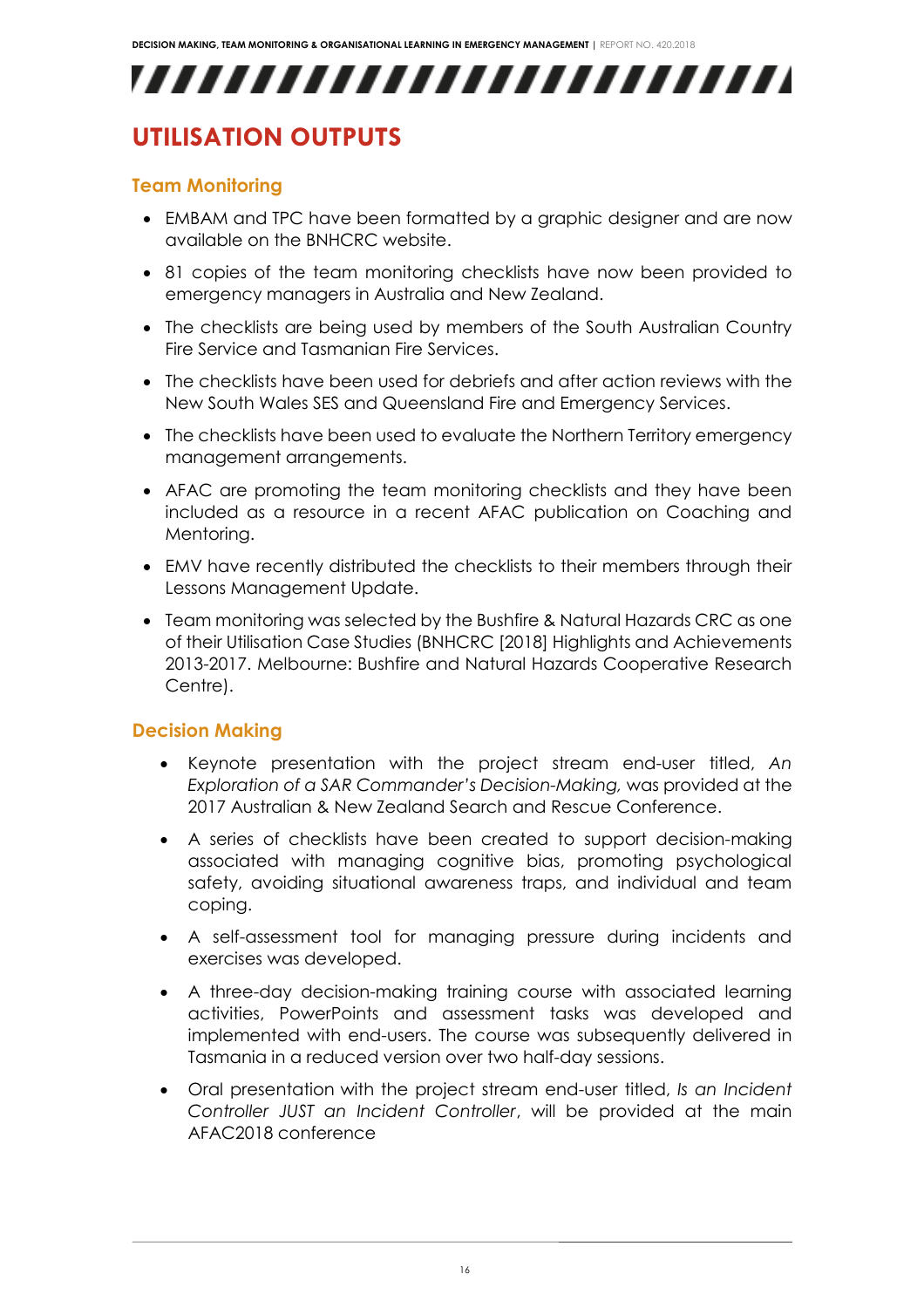,,,,,,,,,,,,,,,,,,,,,,,,,

- Oral presentation with an industry partner titled, *Exercise Management as a Public Private Partnership: a good idea or impossible dream*, will be provided at the main AFAC2018 conference
- The Department of Home Affairs are currently formatting a publication based on our research, that is titled, *A practical guide for crisis decision making,* and will be freely available on their website
- A Hazard Note titled, *Strategic decision making in emergency management: enhancing knowledge and skills,* has been provided to the BNHCRC and will be published in August 2018

#### **Organisational Learning**

- A Hazard Note has been prepared for agencies entitled "Helping agencies learn from experience"
- The findings have informed the Case studies prepared by the BNHCRC highlighting the ways in which agencies are utilising research
- A presentation on the findings has been provided to the Lessons Management Forum in 2017
- A presentation on the findings and their implications was delivered to the Research Advisory Forum in April
- Two strategies to support research utilisation workshops were facilitated at the Research Advisory Forum in Sydney, April, 2018.
- A report on the findings was prepared and provided to inform the BNHCRC mid-term review.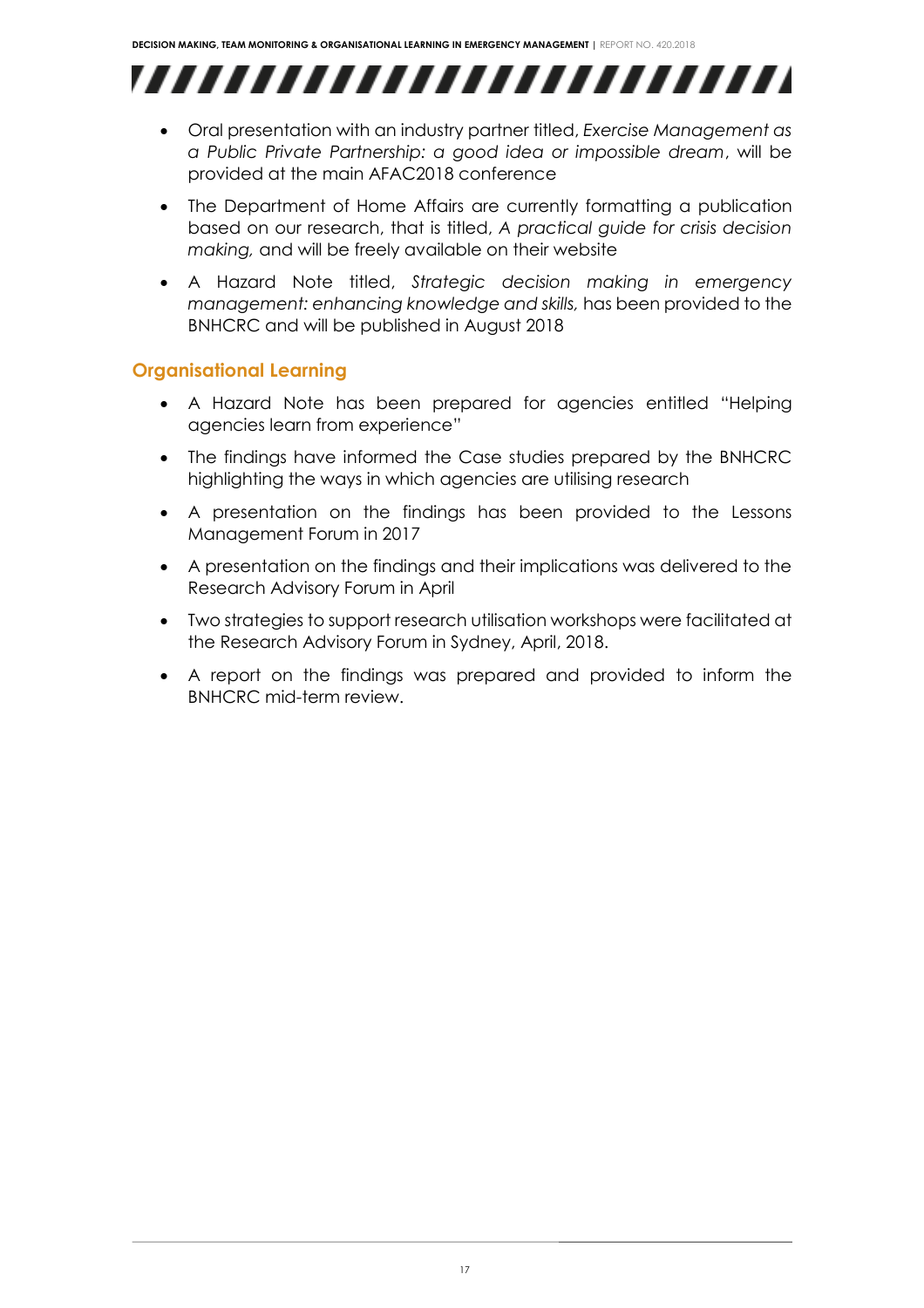

### <span id="page-17-0"></span>**PUBLICATIONS LIST**

- 1 Bearman, C. (2017). Improving Teamwork. *Brigade, 37,* 14*.*
- *2* Bearman, C., Brooks, B., Owen, C., & Curnin, S. (2018). Using the Human Centered Design method to develop tools for non-technical skills in emergency management. Melbourne: Bushfire & Natural Hazards CRC.
- *3* Bearman, C., Rainbird, S., Brooks, B., Owen, C., & Curnin, S. (in press). A literature review of methods for providing enhanced operational oversight of teams in emergency management. *International Journal of Emergency Management.*
- *4* Bearman, C., & Thomason, M. (2017). Teamwork Checklists. CFS 2017 Volunteer Yearbook. Adelaide: South Australian Country Fire Service.
- *5* Brooks, B., Curnin, S., Bearman, C., & Owen, C. (2018). Human error during the multilevel responses to three Australian bushfire disasters. *Journal of Contingencies and Crisis Management.* Pp 1-1[3 doi:10.1111/1468-](http://dx.doi.org/10.1111/1468-5973.12221) [5973.12221](http://dx.doi.org/10.1111/1468-5973.12221) ISSN 0966-0879
- 6 Owen, C., Brooks, B.P., Curnin, S., & Bearman, C. (2018). Enhancing learning in emergency services organisational work. Australian Journal of Public Administration, pp. 1-14. [doi:10.1111/1467-8500.12309I](http://dx.doi.org/10.1111/1467-8500.12309)SSN 0313-6647
- 7 Owen, C., Krusel, N., Bearman, C., & Brooks, B. (2017). From research outcome to agency change: Mapping a learning trajectory of opportunities and challenges. *Australian Journal of Emergency Management, 31 (4), 42-46.*
- *8 Owen C. (2018)* How emergency services organisational can and do utilise research*, Australian Journal of Emergency Management*, (in press*)*
- *9. Owen, C & Martin, F. (2017) Country Fire Authority establishes an evidence base to guide future leadership development,* Australian Journal of Emergency Management, 32 (4), 14-15*.*
- *10.* Owen, C., Hayes, P., Brooks, B., Scott, C., & Conway, G. (in press) Identifying the evidence to support incident management team capability, *Australian Journal of Emergency Management.*
- *11. Brooks, B., Curnin, S., Owen, C. and Bearman, C. (under review) Building an Aide Memoir to support Complex, High Consequence Emergency Management Decision-making. Australian Journal of Emergency Management.*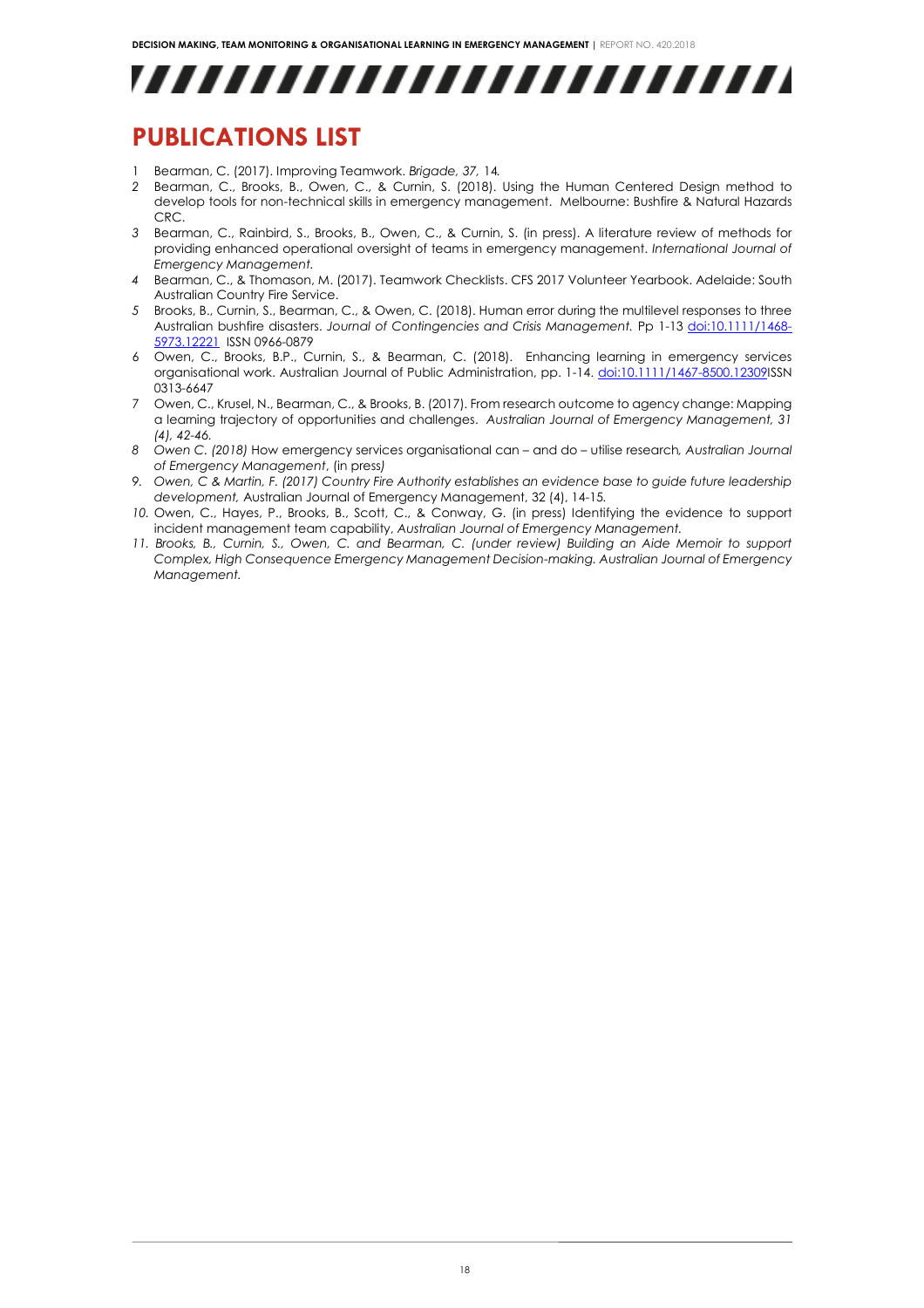

## <span id="page-18-0"></span>**TEAM MEMBERS**

- A/Prof Chris Bearman CQUniversity
- A/Prof Benjamin Brooks University of Tasmania
- A/Prof Christine Owen University of Tasmania
- Heather Stuart NSW State Emergency Service
- Mark Thomason SA Country Fire Service
- Sandra Whight Tasmanian Fire Service
- Dr Peter Hayes CQUniversity
- Dr Steve Curnin University of Tasmania